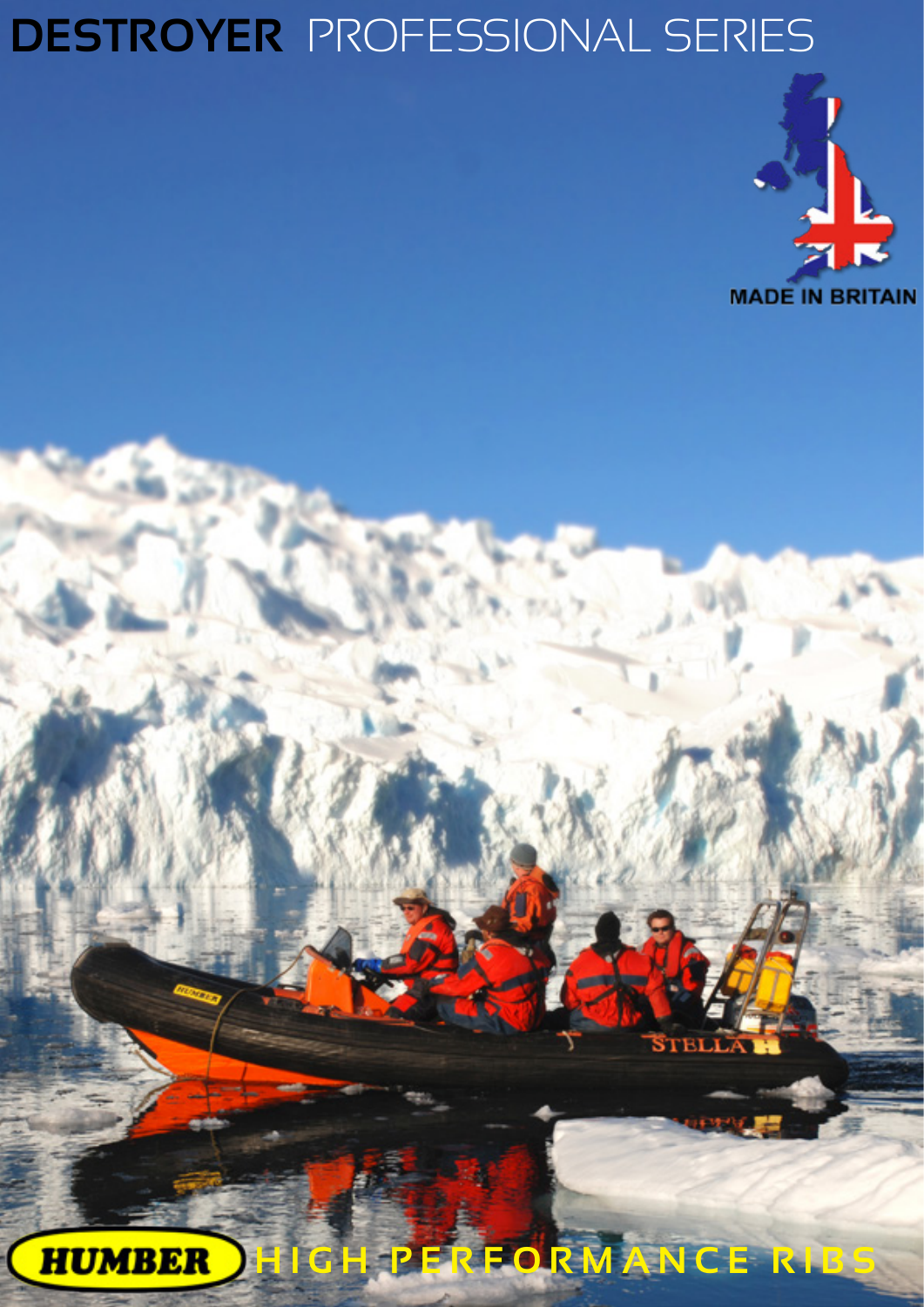# DESTROYERPROFESSIONAL SERIES

### **Storage**

With a 2.28 beam and a length varying from 5-7m, the size range of the Destroyer series makes life easier for those with limited storage facilities.

### **Versatile**

The Destroyer series are one of the most capable on the market. It will accomplish anything you put to it no matter what the task; this rib will exceed any expectation that you may have.

### **Budget**

Most people don't have an unlimited budget. If you fall in to this category, this could be the rib for you. Priced competitively, you will be getting a high performance, commercial strength boat at value for money price. Not only that but you will save money on fuel consumption due to the hull performance. An all-round money saver.

#### **Individual Needs**

Have a certain set up in mind? The Destroyer series can accommodate the layout to suit you, whether that's a specific console to a certain seating arrangement to a particular colour. Maybe you need something extra such as an A frame or extra protection for the tubes or even a selection of a wide range of electronics. No matter how out of the ordinary your requests we will help accommodate your needs.

### **Tried and Tested Hull**

Our Deep V hull design is unrivalled which in turn offers a ride like no other. Come for a test drive and compare it to others on the market. You'll be pleasantly surprised with what we have to offer. There's a reason that our boats are seen as high performance ribs and that partially comes down to the hull design.

### **A boat for all experience ranges**

The quality of the boat will make up for any mistake made by the driver. Easy to navigate and control, it doesn't matter if you're a newbie or a seasoned veteran of the sea, the Destroyer will still overcome any obstacle.

#### **Test Drive and Advice?**

Contact your local Humber dealer for more information and/or arrange a test drive. We want to make you feel at ease and want you to see that we can walk the walk! Start your Humber rib adventure here.

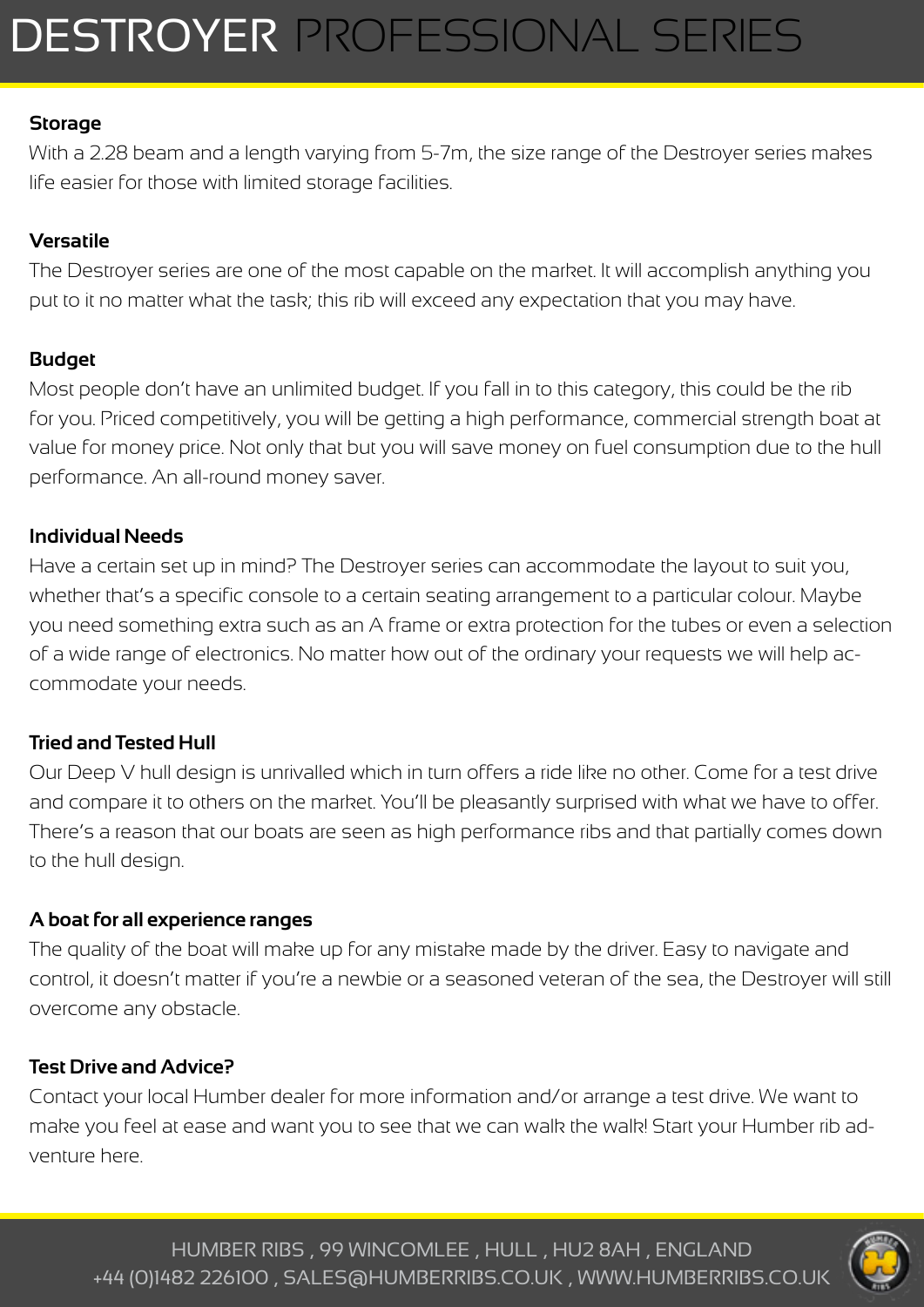# DESTROYERPROFESSIONAL SERIES



Designed to exceed expectation, the Destroyer series promises you an effortless dry ride due to our performance deep 'V' hull design. With safety and comfort in mind, you'll be guaranteed the exhilarating performance that you crave.

No matter what the job at hand is, the Destroyer series will come through any task with flying colours. The most amazing characteristics of these superb looking craft are their ability to 'grip' the water enabling sharp responsive high speed turns. Any short attempt to become airborne end with a soft landing as the perfectly formed deep 'V' irons out the shock of re-entry.

| <b>TECHNICAL SPECIFIC</b>   | 5.00                | 5.30              | 5.50          | 5.80                                                                   | 6.00                 | 6.50                 | 7.00              |
|-----------------------------|---------------------|-------------------|---------------|------------------------------------------------------------------------|----------------------|----------------------|-------------------|
| <b>Maximum Persons</b>      | 8 People / 600kg    | 8 People / 600kg  |               | 9 People / 675kg 10 People / 750kg 10 People / 750kg 11 People / 825kg |                      |                      | Il People / 825kg |
| Overall Length              | 5.0 M               | 5.3M              | 5.5M          | 5.8M                                                                   | 5.0 M                | 6.5M                 | 7.0 M             |
| Internal Length             | 3.94 <sub>M</sub>   | 4.25M             | 4.38M         | 4.68M                                                                  | 4.88 M               | 5.54 M               | 5.92 M            |
| Overall Beam                | 2.3M                | 2.3M              | 2.3M          | 2.3M                                                                   | 2.3M                 | 2.3M                 | 2.3M              |
| Internal Beam               | 1.22M               | 1.22M             | 1.22M         | 1.22M                                                                  | 1.22M                | 1.22M                | 1.22M             |
| <b>Tube Diameter</b>        | .48                 | .48               | .48           | .48                                                                    | .48                  | .48                  | .48               |
| No. of Chambers             | 5                   | 5                 | 5             | $\overline{5}$                                                         | 5                    | 5                    | 5                 |
| Category                    |                     |                   |               | $\mathcal{C}_{\mathcal{C}}$                                            |                      | Ċ                    |                   |
| <b>Standard Boat Weight</b> | $355$ $kg$          | 380kg             | 405kg         | 430 <sub>kg</sub>                                                      | 465kg                | $515$ <sub>kg</sub>  | 565kg             |
| Max. Payload                | $875$ <sub>kg</sub> | 900 <sub>kg</sub> | 1100kg        | 1100kg                                                                 | $1150$ <sub>kg</sub> | $1275$ <sub>kg</sub> | 1300kg            |
| Engine Shaft                | <b>Single</b>       | <b>Single</b>     | <b>Single</b> | <b>Single</b>                                                          | <b>Single</b>        | Single               | <b>Single</b>     |
| Maximum HP / Engine Weight  | 90HP / 170kg        | 90HP / 170kg      | 115HP / 190kg | 130HP / 200kg                                                          | 140HP / 200kg        | 175HP / 245kg        | 200HP / 245kg     |
| Draft In Water At Rest      | .40 M               | .40 M             | .40 M         | .40 M                                                                  | .40 M                | .40 M                | .40 M             |

HUMBER RIBS , 99 WINCOMLEE , HULL , HU2 8AH , ENGLAND +44 (0)1482 226100 , SALES@HUMBERRIBS.CO.UK , WWW.HUMBERRIBS.CO.UK